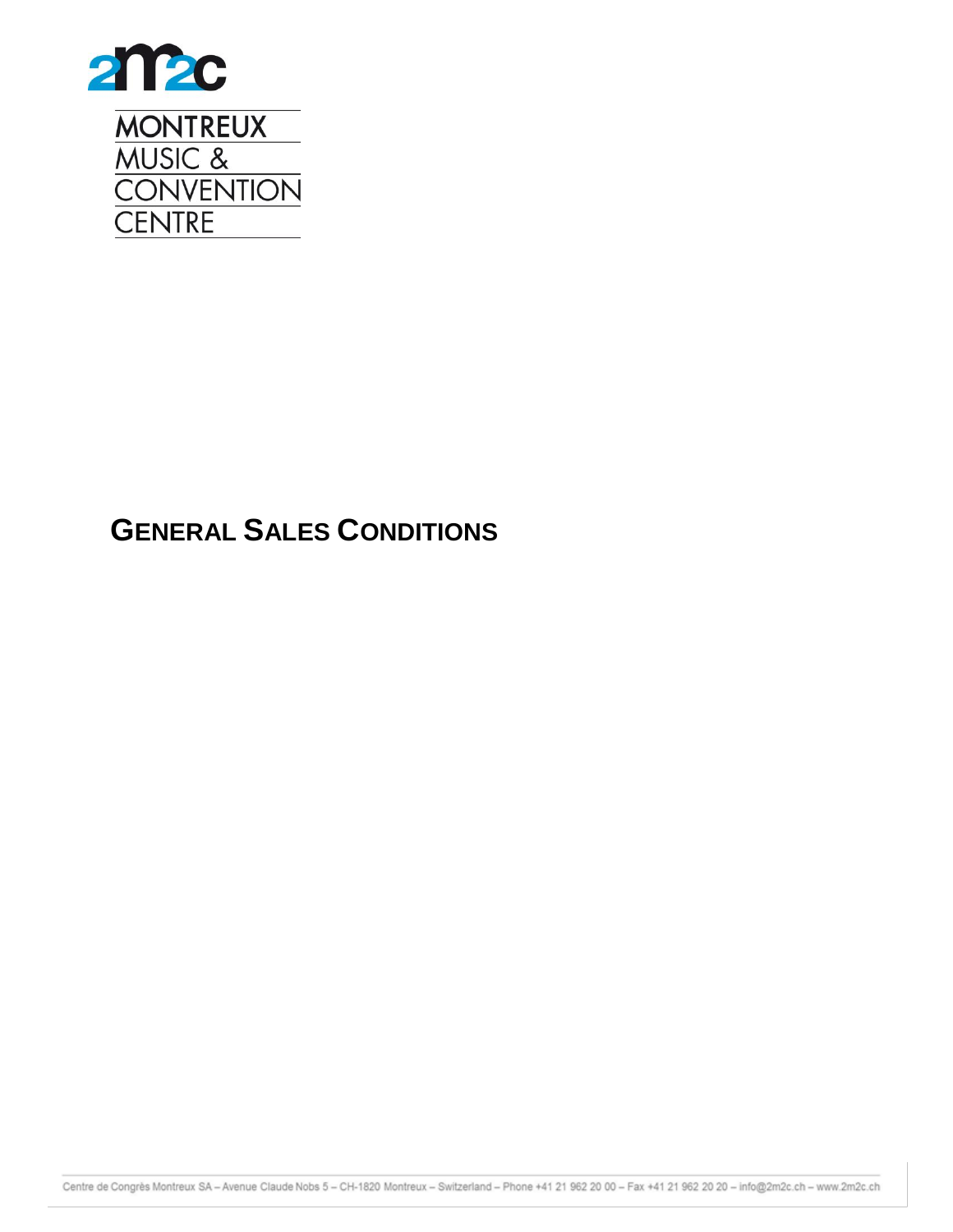

# **Index**

| <b>GENERAL SALES CONDITIONS</b>                                          | 1  |
|--------------------------------------------------------------------------|----|
| 1. APPLICATION OF REGULATIONS                                            | 3  |
| 2. REQUESTS FOR ROOMS, SITES AND RATES                                   | 3  |
| 3. SITE RENTAL                                                           | 3  |
| 4. TERMS OF PAYMENT                                                      | 4  |
| 5. NON PAYMENT OF ADVANCES                                               | 4  |
| 6. WITHDRAWAL / CANCELLATION                                             | 4  |
| 7. PRIOR CONDITIONS TO BE FULFILLED BEFORE DRAWING UP A BOOKING CONTRACT | 6  |
| 8. FIRM AND DEFINITE NATURE OF THE BOOKING CONTRACT                      | 7  |
| 9. REFUSAL TO DRAW UP THE CONTRACT                                       | 7  |
| 10. PROTECTION OF THE BRAND, THE LOGO AND BRAND IMAGE OF 2M2C            | 7  |
| <b>11. CIVIL LIABILITY AND TENANT'S LIABILITY</b>                        | 8  |
| <b>12. INSURANCE</b>                                                     | 9  |
| <b>13. ORGANISATION OF LIFE SAFETY</b>                                   | 10 |
| <b>14. LIFE SAFETY</b>                                                   | 10 |
| <b>15. CATERING</b>                                                      | 11 |
| <b>16. AUDIOVISUAL</b>                                                   | 11 |
| <b>17. DRESSING ROOM / CLOAKROOMS</b>                                    | 11 |
| <b>18. CLEANING</b>                                                      | 11 |
| 19. FILMS, PHOTOGRAPHS, VIDEO TAPES                                      | 11 |
| <b>20. POSTERS AND ADVERTISING</b>                                       | 12 |
| 21. SIGNING                                                              | 12 |
| 22. PLANS                                                                | 12 |
| 23. ACTS OF GOD                                                          | 12 |
| 24. TRANSPORT AND CUSTOMS                                                | 13 |
| <b>25. PACKAGING</b>                                                     | 14 |
| <b>26. SPECIAL PRESCRIPTIONS</b>                                         | 14 |
| 27. PLACE OF JURISDICTION AND APPLICABLE LAW                             | 14 |
| <b>28. EFFECTIVE DATE OF PRESENT REGULATIONS</b>                         | 14 |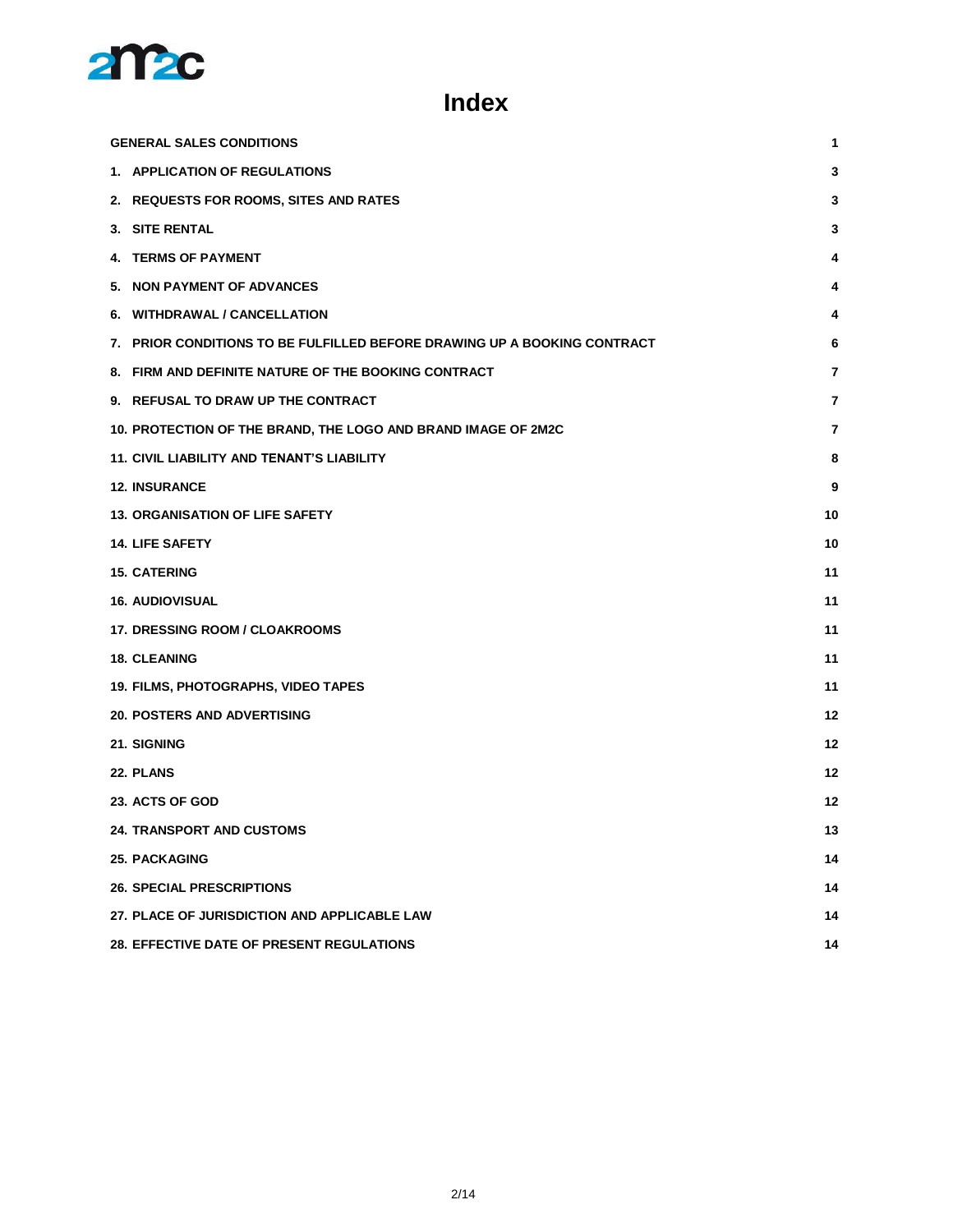

#### <span id="page-2-0"></span>**1. APPLICATION OF REGULATIONS**

- 1.1. The present conditions apply, in the absence of written provisions to the contrary, between the tenant and the Centre de Congrès Montreux SA. Inter alia, they shall regulate all activity carried out in the Montreux Music & Convention Centre.
- 1.2. Hereafter, the term '2m2c' shall be taken to mean both the commercial name of the building and the company name of the Centre de Congrès SA (CCM SA).
- 1.3. The use of all or part of 2m2c implies acceptation of the present general conditions by the tenant.
- 1.4. The tenant shall observe regulations applicable to 2m2c, and he confirms that he has received a copy of them when signing the booking contract. This notably includes the establishment's safety specifications (document in Appendix). The tenant undertakes to observe all the conditions, and to ensure that his personnel and all persons for whom he is responsible, observe said conditions.
- 1.5. In the course of the occupation agreement, 2m2c reserves the right to change or add any useful prescription for proper operation of the building. He shall inform the tenant in writing of said change or addition. The tenant shall undertake to observe all liabilities and obligations resulting from such changes or additions.

#### <span id="page-2-1"></span>**2. REQUESTS FOR ROOMS, SITES AND RATES**

<span id="page-2-2"></span>2.1. All requests shall be made in writing and shall be confirmed by 2m2c before being attributed.

#### **3. SITE RENTAL**

- 3.1. 2m2c makes available rooms for conferences, congresses, meetings, rallies, as well as exposition areas and stands, and technical equipment. It also provides services and goods (telephone, fax, power supply, lighting, furniture etc).
- 3.2. Rental prices are per day, or part thereof. Part of a day shall count as a full day.
- 3.3. Rental price includes use of rooms and annexes as well as entries, common lighting, and heat regulation, depending on existing installations.
- 3.4. The tenant may request that 2m2c be rendered private for his event, by paying for that service. Failing this, he may not demand to be the sole occupant of the building during his event, nor the sole user of 2m2c access facilities.
- 3.5. Cleaning of areas, excepting stands, are included in the site rental prices.
- 3.6. In principle, 2m2c is open from Monday to Friday, 8 a.m. to 6 p.m. Upon request, and for an additional fee, this timetable may be changed.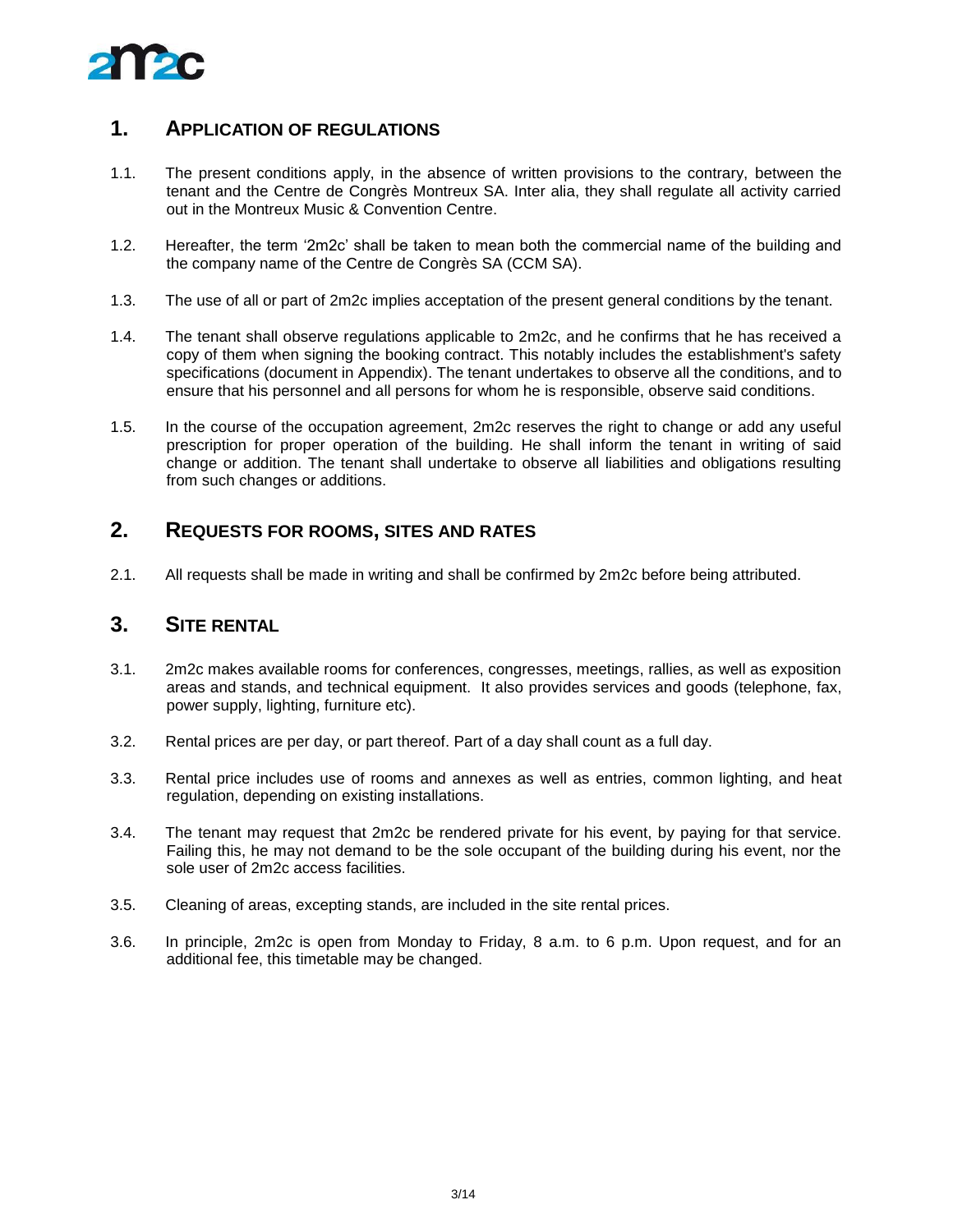

# <span id="page-3-0"></span>**4. TERMS OF PAYMENT**

| Upon signature of the sale contract       | 10% of the quoted goods and services amount,<br>minimum CHF 5000 + VAT     |
|-------------------------------------------|----------------------------------------------------------------------------|
| At the latest six months before the event | 40% of the quoted goods and services amount<br>$(50\% \text{ of total})^*$ |
| At the latest 2 months before the event   | 40% of the quoted goods and services amount<br>(90% of total)*             |
| Final invoice after the event             | Remainder of the final invoice within 10 days of<br>reception.             |

All payments shall be made through a bank to be designated by 2m2c management.

(\*Quoted goods and services: Rent, orders for furniture, electricity, audiovisual goods and services, hostesses, security agents etc)

# <span id="page-3-1"></span>**5. NON PAYMENT OF ADVANCES**

- 5.1. In the event of non-payment of one of the contractual advances as laid out in paragraph 4 above, 2m2c reserves the right to dispose of the rented site. The rental amount remains due and shall be immediately payable.
- 5.2. If for political, economic reasons or acts of God, the event cannot take place, rental amounts and amounts already paid shall remain in the possession of CCM SA. However if the event can take place in Switzerland, but the CCM SA is not able to make the rented facility available to the tenant (e.g. because of an act of God, such as a fire) CCM SA shall return the rental price as well as any advances already paid.

# <span id="page-3-2"></span>**6. WITHDRAWAL / CANCELLATION**

6.1. In the event of withdrawal after signature of the contract, the following fixed indemnification is shall be owing to 2m2c in order to cover closing costs and cancellation of the event.

| Date of reception of written correspondence<br>from the client      | Indemnification in favour of the CCM   |
|---------------------------------------------------------------------|----------------------------------------|
| 360 days or more before assemblage of the<br>event                  | Amount equal to the first advance      |
| Between 180 and 359 days before start of<br>assemblage of the event | Equal to 50% of the rental price       |
| Less than 180 days before start of the<br>assemblage of the event.  | The entire rental price shall be owing |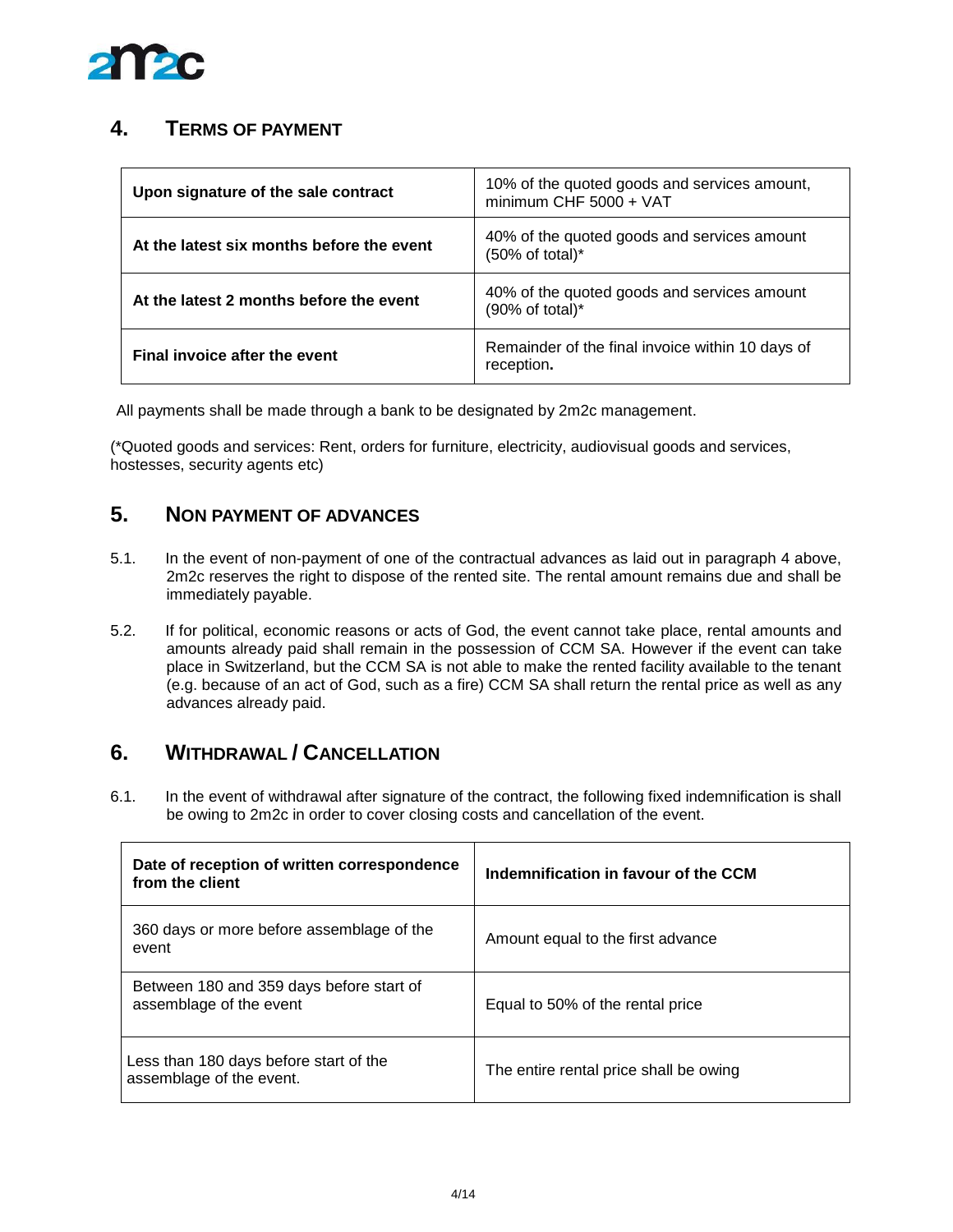

It is nevertheless agreed that the fixed indemnification owing to 2m2c shall not be less then CHF 5000. This indemnification shall not be subject to VAT.

The 2m2c expressly reserves the right to claim additional damages in the event of wrongful withdrawal or cancellation.

#### 6. 2. **Cancellation of order / termination of contract**

In the event of cancellation of an order or termination of the Contract by the customer, the latter must pay the following amounts:

6.2.1 From 14 to 6 working days before the start of the event: 30% of the total amount of the order.

6.2.2 From 5 to 3 working days before the start of the event: 50% of the total amount of the order.

6.2.3 Less than 3 working days before the start of the event: 100% of the total amount of the order

6.2.4 Any service started is due in full.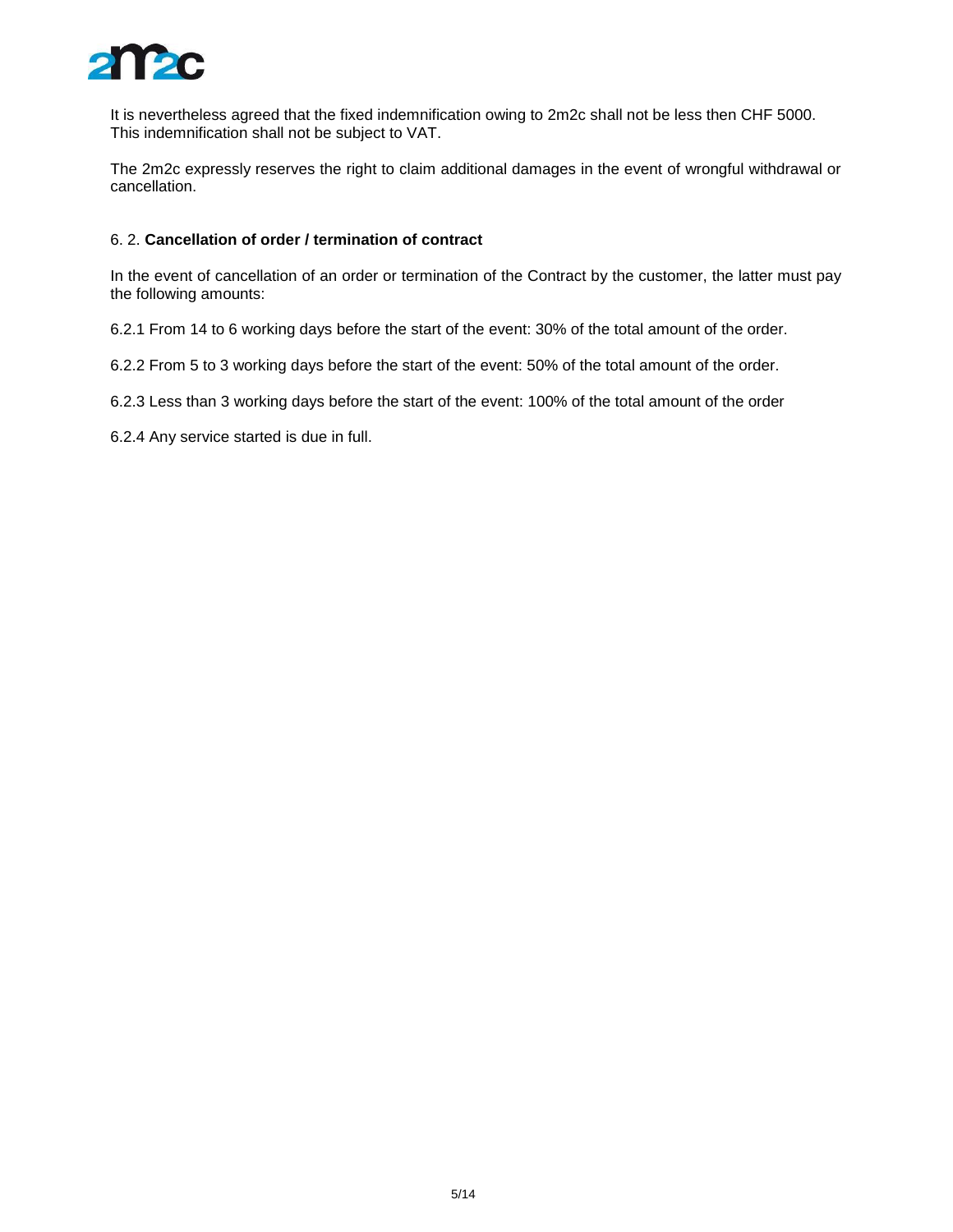

#### <span id="page-5-0"></span>**7. PRIOR CONDITIONS TO BE FULFILLED BEFORE DRAWING UP A BOOKING CONTRACT**

- 7.1. In order for 2m2c to draw up a rental offer, the tenant shall declare himself able to provide a clear and exact description of his event. He shall be under obligation to provide the following information:
	- his full company name or civil status and his address,
	- the position he holds in his company, syndicate or association, or his function,
	- his power of attorney or power to engage his company's liability,
	- his bank references,
	- where applicable his references in organising prior events,
	- the nature, the object and the programme of the event planned (meetings, general assemblies, conferences, congresses, shows, receptions, examinations, exhibitions, fares trade shows etc)
	- the name selected for the event,
	- any press handouts planned for the event (medias, authorities, administration),
	- any prominent personalities invited or expected,
	- any envisaged partners,
	- the name of the General Delegate, Officer or General Agent of the event,
	- kind and the number of expected participants,
	- planned dates for the event (assemblage, operation, dismantling),
	- duration of the event: Working hours, breaks, days off,
	- where applicable, the entry tariff,
	- equipment and presentations that are planned and/or that must be provided.
- 7.2. 2m2c, unilaterally, and without indemnification, reserves the right to terminate the present contract in the event of the tenant not providing a clear and exact description of his event, notably where such event is directly or indirectly of a political character, is of an immoral nature or may disturb the public peace.
- 7.3. The event has described by the tenant shall not be modified without the agreement of 2m2c. Should the type of event be modified, the 2m2c reserves the right to whether it is adequately in character (please consult chapter 9 below). 2m2c may at any time refuse to rent out the locations should it decide that the character of the planned events does not comply with the description provided by the tenant.
- 7.4. The tenant may not transfer to any third party rights that he holds by virtue of the contract, without prior written agreement from 2m 2c.
- 7.5. The tenant shall provide all the above-mentioned information, or shall notify 2m2c of any changes, at the latest 12 weeks before start of the event, in order that preparations for the event take place under proper conditions.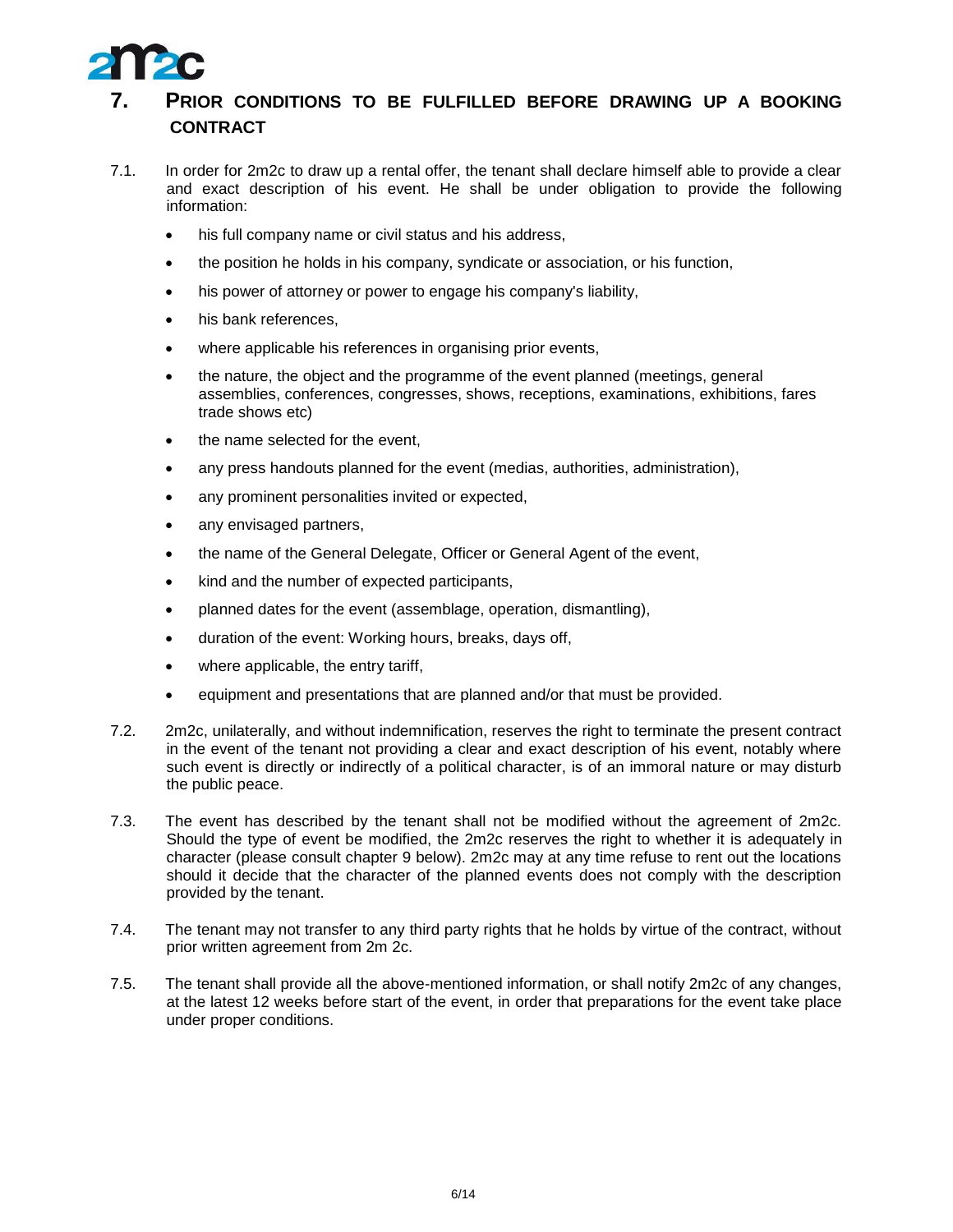

#### <span id="page-6-0"></span>**8. FIRM AND DEFINITE NATURE OF THE BOOKING CONTRACT**

- 8.1. Upon the date of signing of the contract, it shall become firm and definite.
- 8.2. The tenant shall be under obligation to make known to 2m2c any new development that occurs or becomes apparent subsequent to his request or to drawing up of the booking contract. This applies especially to any change in his situation, and applies immediately upon his becoming aware of any such change, whether it be to his civil, company, or commercial status, or legal status, or any other significant fact, notably when it may lead to change in the information provided under Para 7 above. This is a material obligation upon the tenant, non-observance of which constitutes a breach, and which may be of such a nature as to result in immediate termination of the contract should 2m2c so decide.
- 8.3. 2m2c reserves the right to request, at anytime, any additional information concerning the above, in order to claim termination of the booking contract where applicable should it be drawn up on the basis of untrue, erroneous or inexact information.
- 8.4. The tenant is presumed to have carried out a prior survey of the feasibility of the event with regard to legal and administrative constraints of all kinds that arise or may arise, is presumed to have carried out a prior visit of the facilities falling under the contract, is presumed to have gathered information concerning all characteristics, and is presumed to have verified or ordered verification by competent or certified persons, concerning compatibility of the facilities with the event.
- 8.5. In the event of cancellation or withdrawal by the tenant, or in the event of termination of the contract, advances paid will be retained by 2m2c, who furthermore, reserves the right to demand payment of the total price.

#### <span id="page-6-1"></span>**9. REFUSAL TO DRAW UP THE CONTRACT**

9.1. 2m2c expressly reserves the right not to enter into a contract, whether on a temporary or definitive basis, either for reasons of prior requested information not having been adequately supplied, notably where the event does not comply with the description given or does not harmonise with the spirit or the image of 2m2c, whether because of the risk of disturbing the peace, breaching the safety or encroaching upon the pleasure of the town's inhabitants, threatening protected interests of consumers and youth, in organising the planned event, for failing to produce or go in good time, administrative authorisations required of the tenant by law or by regulations.

#### <span id="page-6-2"></span>**10. PROTECTION OF THE BRAND, THE LOGO AND BRAND IMAGE OF 2M2C**

- 10.1. In the course of all operations and communications with third parties (media, publicity documents, catalogues, programs, ticket sales, Internet sites, invitations, banners, clothing, accessories etc), the tenant shall not, except by special prior written agreement, imply that 2m2c or the city of Montreux is directly or indirectly associated with the design or the realisation of his event.
- 10.2. Without prior written agreement, the tenant shall especially refrain from making use of the distinctive name and/or signs of 2M2c on letterheads, invoices, contracts or commercial documents, even though they pertain to organising the event.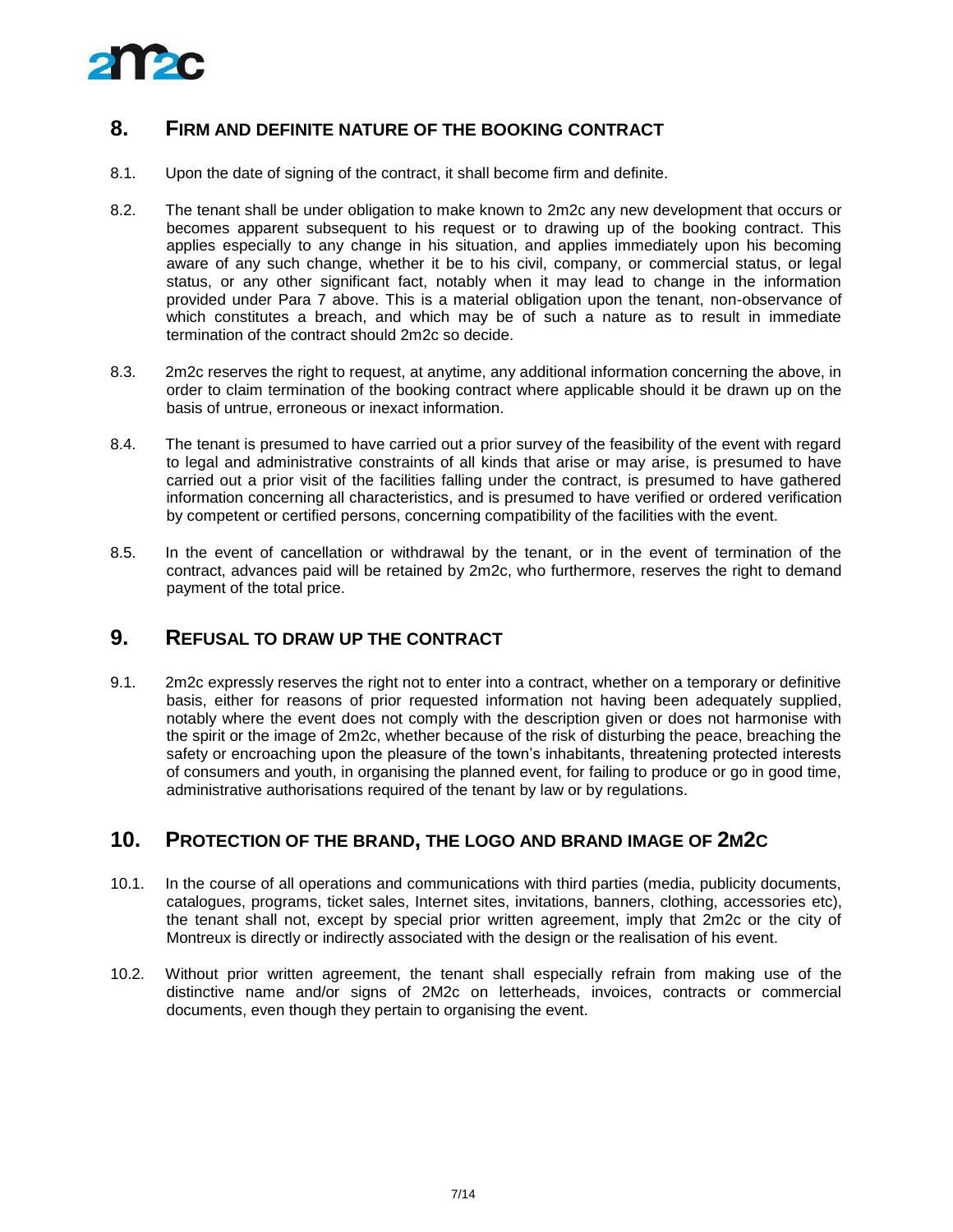

- 10.3. The tenant undertakes to submit to 2m2c for prior approval, any usage of distinctive name and/or signs of 2m2c on any media, including Internet sites.
- 10.4. 2m2c reserves the right, where applicable, to impose different standards of size, colour and layout.

#### <span id="page-7-0"></span>**11. CIVIL LIABILITY AND TENANT'S LIABILITY**

- 11.1. The tenant shall carry out by his own means and under his sole responsibility towards 2m2c all the operations required for organising and carrying out the event falling under the booking contract.
- 11.2. The tenant alone is responsible towards 2m2c and all third parties, for all acts, misfeasance or negligence arising from his activity, his arrangements or installations, whether carrying out or failing to carry out his activity, or from non-observance of a clause of the present general conditions and agreements pertaining to it.
- 11.3. The tenant shall bear all risks arising from dealings with suppliers, service providers, participants or any other third party, as well as payment of all indemnification and associated costs arising from any judicial convictions pertaining to the event.
- 11.4. For any music broadcast in its spaces, the tenant is obliged to make a declaration with the agreed organism SUISA in order to obtain an authorization for this diffusion. The contracting tenant must acquire a license through the link <https://www.suisa.ch/en/customers.html> and will assume, in case of default, full responsibility for any subsequent suits by SUISA.
- 11.5. The lessee is responsible for any damage he could cause to third parties and/or to the CCM during his activity. He will therefore take the necessary steps to avoid damaging the areas or equipment placed at his disposal, as well as to ensure the security of the visitors and his employees. He is responsible for the damage caused through negligence or failure to comply with the Swiss law.
- 11.6. Operation of machines, appliances and other equipment exhibited shall incur no danger or inconvenience to the exhibition, the exhibitors or the visitors. The exhibitors shall comply with local safety prescriptions.
- 11.7. Without special authorisation, it is prohibited to operate internal combustion engines. Any exhibition equipment that could be dangerous or could cause a fire may not be brought into the exhibition rooms without express approval from 2m2c and firefighting services.
- 11.8. Heat given off shall not exceed 45°C. Any intentional or accidental damage caused to the building and to the safety system shall be invoiced to the tenant.
- 11.9. The building is fully equipped with sprinklers, fire extinguishers and fire nozzles. The tenant undertakes to observe and to oversee observance by exhibitors and all third parties of the following rules:
	- Refraining from using the sprinkler conduits and electrical cables for suspending panels, lighting projectors etc.
	- Refraining from hindering or blocking access, in any way, to emergency exits, illuminated emergency exit signs, sprinklers, electrical panels, IT or telephone networks, heating and airconditioning equipment etc.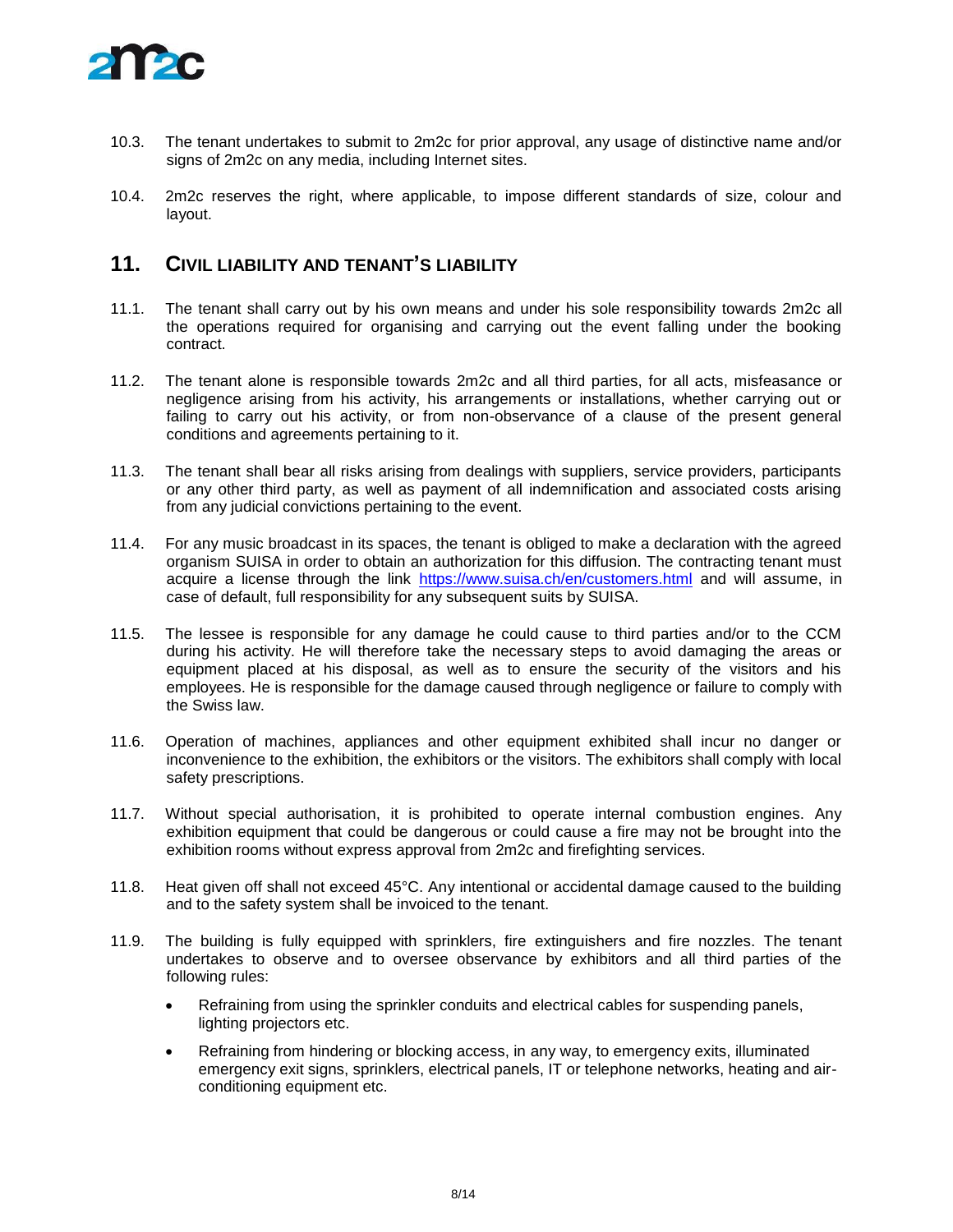

- Submitting plans for the stands to 2m2C for approval, in order to guarantee observance of safety standards such as precautions against fire hazards, observance of emergency exits, ventilation, load distribution on the floor etc.
- The tenant shall use only low flammability materials or materials treated with an officially certified substance in order to guarantee low flammability. Untreated decorative elements shall be placed out of the reach of visitors, especially away from heat sources such as cigarettes, cigars etc.
- In all cases, the tenant and exhibitors are under obligation to notify 2m2c personnel of any damage, accidents or anomalies.

#### <span id="page-8-0"></span>**12. INSURANCE**

- 12.1. In order to cover various liabilities, both civil and contractual, that the tenant incurs towards 2m2c and associated third parties, the tenant shall take out insurance at the time of signature of the booking contract and throughout the duration of his event, for sufficient amounts against bodily, material and immaterial damages of any type that may be caused by himself or by persons for whom he is responsible or presumed to be responsible by virtue of law.
- 12.2. Without prejudice to the foregoing undertaking, the tenant shall ensure that all his service providers and contracting parties have taken out sufficient insurance to cover their own liability, especially towards 2m2c.
- 12.3. The 2m2c is not liable for any loss of profit on the part of the lessor in the event of unavailability of the facilities following an unforeseeable and sudden event. It therefore strongly recommends to the lessor to ensure its possible loss of turnover in such a case (eg fire).
- 12.4. As soon as he begins to enjoy use, even partial, of the premises, throughout duration of the contract and until he has effectively left the premises, the tenant is under obligation to be insured by insurance companies known to be solvent, through insurance policies that shall adequately cover the following:
	- All personnel property, equipment, goods and generally speaking all the goods that equip the premises that he occupies in any manner, other than those through 2m2c, against any risk liable to totally or partially damage them, especially against fire, explosion, water damage, storm damage, riots, terrorism and any other cause that may arise from his occupying them.
	- Civil liability as company director that he could incur as the result of his own activities and that shall include a guarantee against bodily harm caused to third parties, as well as an explicit guarantee against material and immaterial damage.
- 12.5. The tenant shall provide, no later than the eve of the start of his event, a copy of the insurance policy or policies that he has taken out in observance of paragraphs 12.1 to 12.3 above.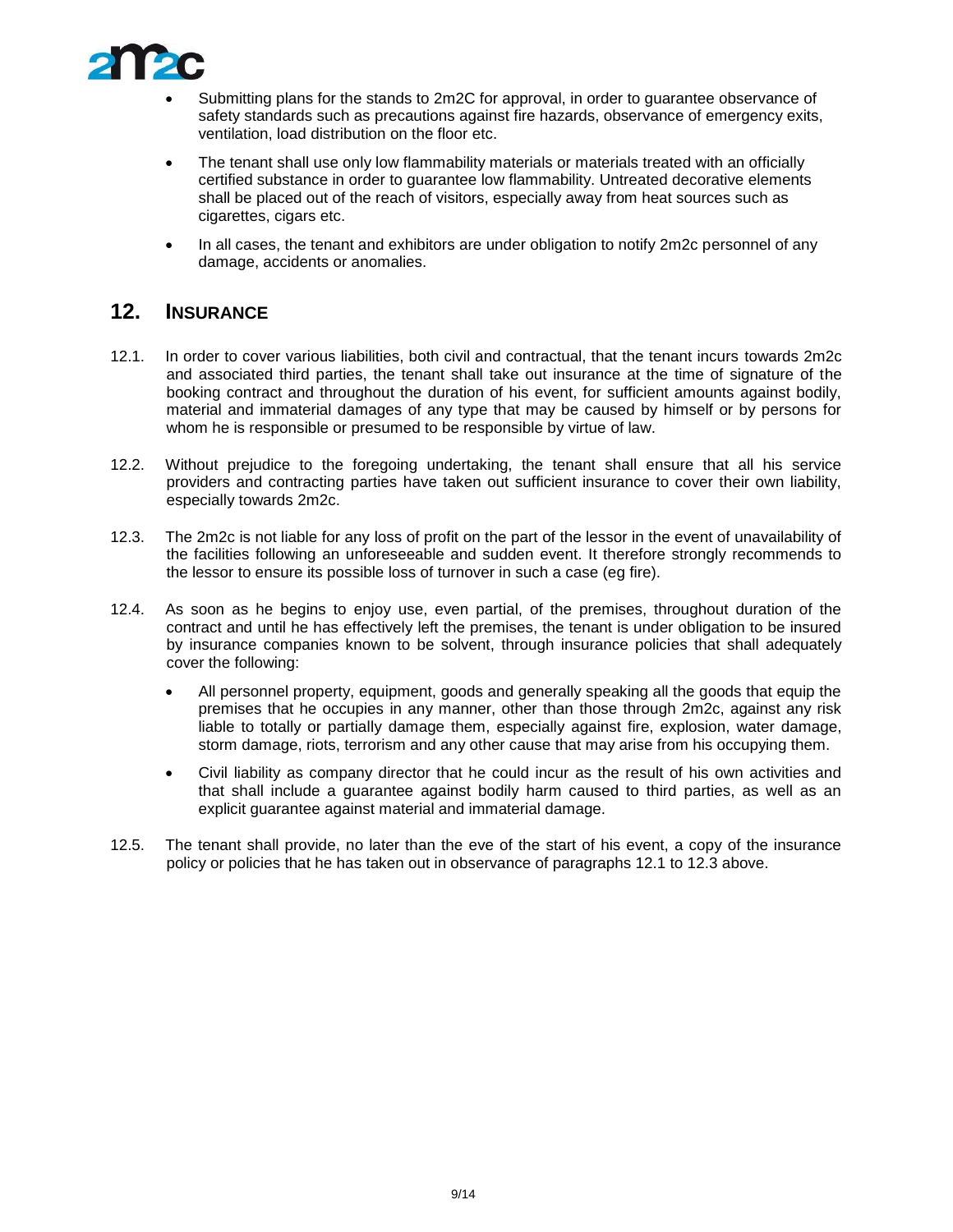

#### <span id="page-9-0"></span>**13. ORGANISATION OF LIFE SAFETY**

- 13.1. The tenant is personally liable for maintaining proper order in the installations occupied by him. He is liable not only for damage caused by his own acts, but also for damage caused by any person entering the premises of their own accord or solely because of the event. This liability especially concerns public safety, from the time the public gains access to the event, throughout the presence of the public on the site of the event, and until the public has completely left the premises made available as well as any outbuildings.
- 13.2. Except for any prior written provisions to the contrary, the tenant shall ensure, under his sole liability, all operations required for the smooth running of his event.
- 13.3. It must be noted that access control carried out by 2m2c does not engage liability of the latter as regards damage, theft or any other untoward event that may occur in the premises rented by the tenant, throughout the period between start of event assemblage and handing back of the premises.

#### <span id="page-9-1"></span>**14. LIFE SAFETY**

- 14.1. In accordance with legal and regulation prescriptions pertaining to establishments open to the public, the client shall observe and supervise life safety of all persons accessing the building and outbuildings, by means of permanent surveillance during events. These obligatory prescriptions only apply to control of access to the buildings.
- 14.2. Should the tenant require security staffing for exhibition equipment outside public opening hours, he shall call upon 2m2c's partner security services.
- 14.3. Should the tenant require increased staffing levels in order to improve the quality of his event, he shall call upon 2m2c's partner security services.
- 14.4. In the event of the Swiss State imposing a reinforced security plan because of international events, the resulting constraints shall be borne by the tenant.
- 14.5. The tenant shall be liable for all loss, damage, injuries or deaths arising from or linked to the event, except in the case where such an event is caused by the negligence of 2m2c or its employees.
- 14.6. The tenant waives all legal action against 2m2c in the event of theft or other criminal acts to which he may fall victim in the rented premises or outbuildings, since 2m2c is not under any obligation to provide surveillance, unless there is express written agreement to the contrary.
- 14.7. The tenant takes note that for reasons of safety of the persons and of hygiene the animals are not allowed inside the building. An exception is made for people needing guide animals.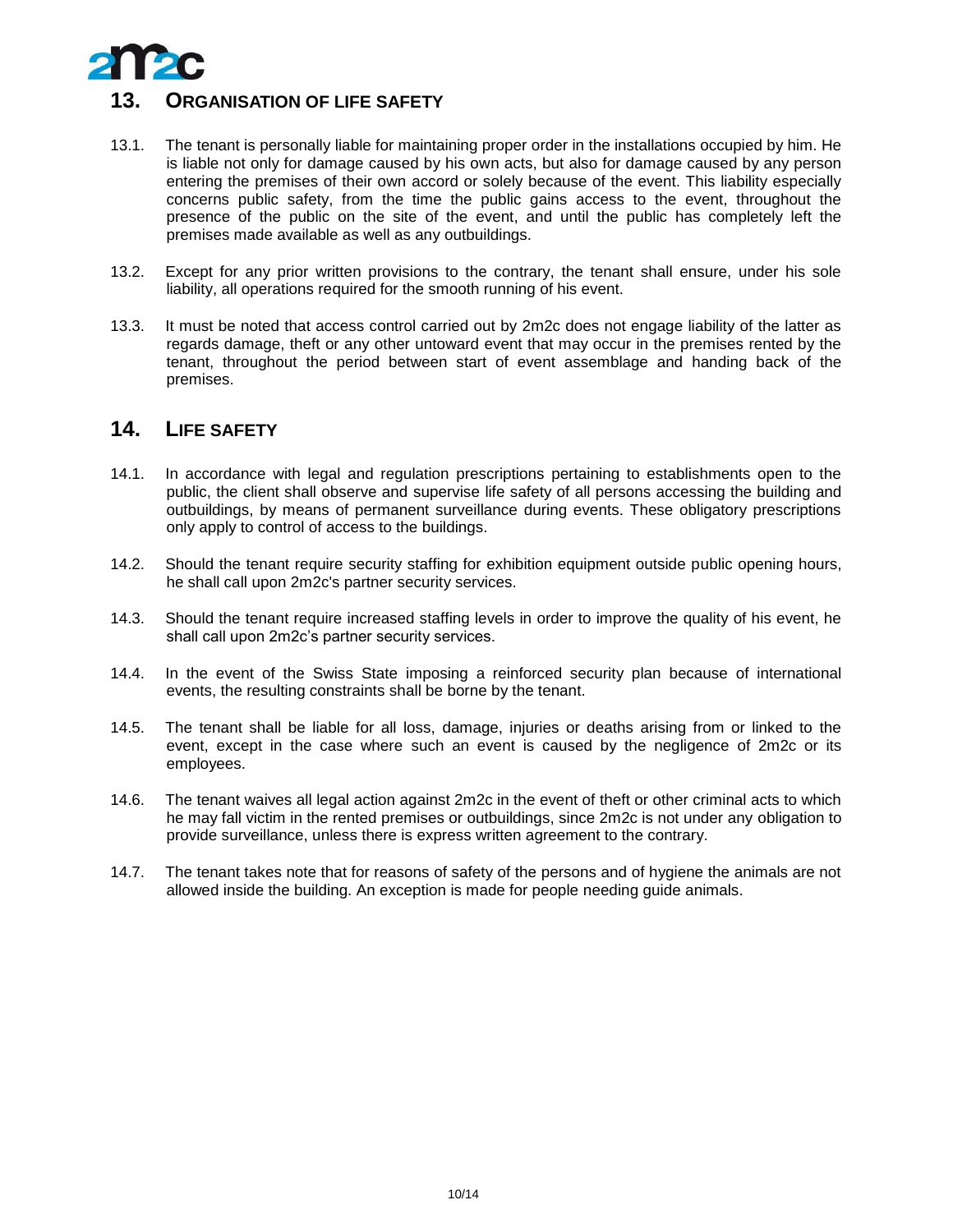

- <span id="page-10-0"></span>15.1. 2m2c has entered into partnership agreements with various local service providers, who have perfect knowledge of 2m2c's installations, in order to facilitate smooth running of F&B services.
- 15.2. The organiser may call upon caterers who have signed an agreement with 2m2c (list upon request), or he may call upon caterers of his choice, such caterers shall comply with a specific agreement binding them to 2m2c, and which shall be directly addressed to them.

#### **16. AUDIOVISUAL**

16.1. 2m2c has has chosen DORIER SA as technical partner to whom its technical equipment has been entrusted. In order to ensure the smooth running of the event, the specifications (fire plans, key points and charges) as well as the list of material that could be brought over and used by the organiszer must be received by Dorier at least 2 months before the event.

#### <span id="page-10-1"></span>**17. DRESSING ROOM / CLOAKROOMS**

- 17.1. 2m2c provides goods and services and assumes liability pertaining to operation for the needs of the event, of existing premises or premises specially set up as cloakrooms /dressing rooms. In such a case, 2m2c liability shall be limited to theft, disappearance or swapped garments or objects deposited in exchange for a numbered ticket; such liability shall never be extended to the contents of such objects of clothing or objects of value (cash, keys, jewellery, documents etc).
- 17.2. Should the cloakroom be operated by the tenant or the organiser, the latter shall be solely liable towards depositing third parties.

#### <span id="page-10-2"></span>**18. CLEANING**

- 18.1. In rooms not used for the exhibitions daily cleaning of rooms is included in the rental price. All other cleaning, notably that taking place between two sessions, shall be invoiced.
- 18.2. Cleaning services: The tenant shall call upon 2m2c which has its own cleaning service.
- 18.3. The premises and the installations must be handed back in good working order, and in a clean state. Any expenses incurred by extra cleaning as well as replacement of damaged equipment (carpeting, flooring, panels etc) shall be invoiced to the tenant.

#### <span id="page-10-3"></span>**19. FILMS, PHOTOGRAPHS, VIDEO TAPES**

- 19.1. No filming (films, photography etc) may be carried out inside the centre was out prior written agreement from 2m2c.
- 19.2. The tenant shall notify 2m2c at least 30 days before start of the event, of the title and the content of the films and videotapes to be shown during the event.
- 19.3. 2m2c reserves the right to prohibit the showing of a film or display of photographs or posters inside the building or around it, should it deem the latter contrary to its interests.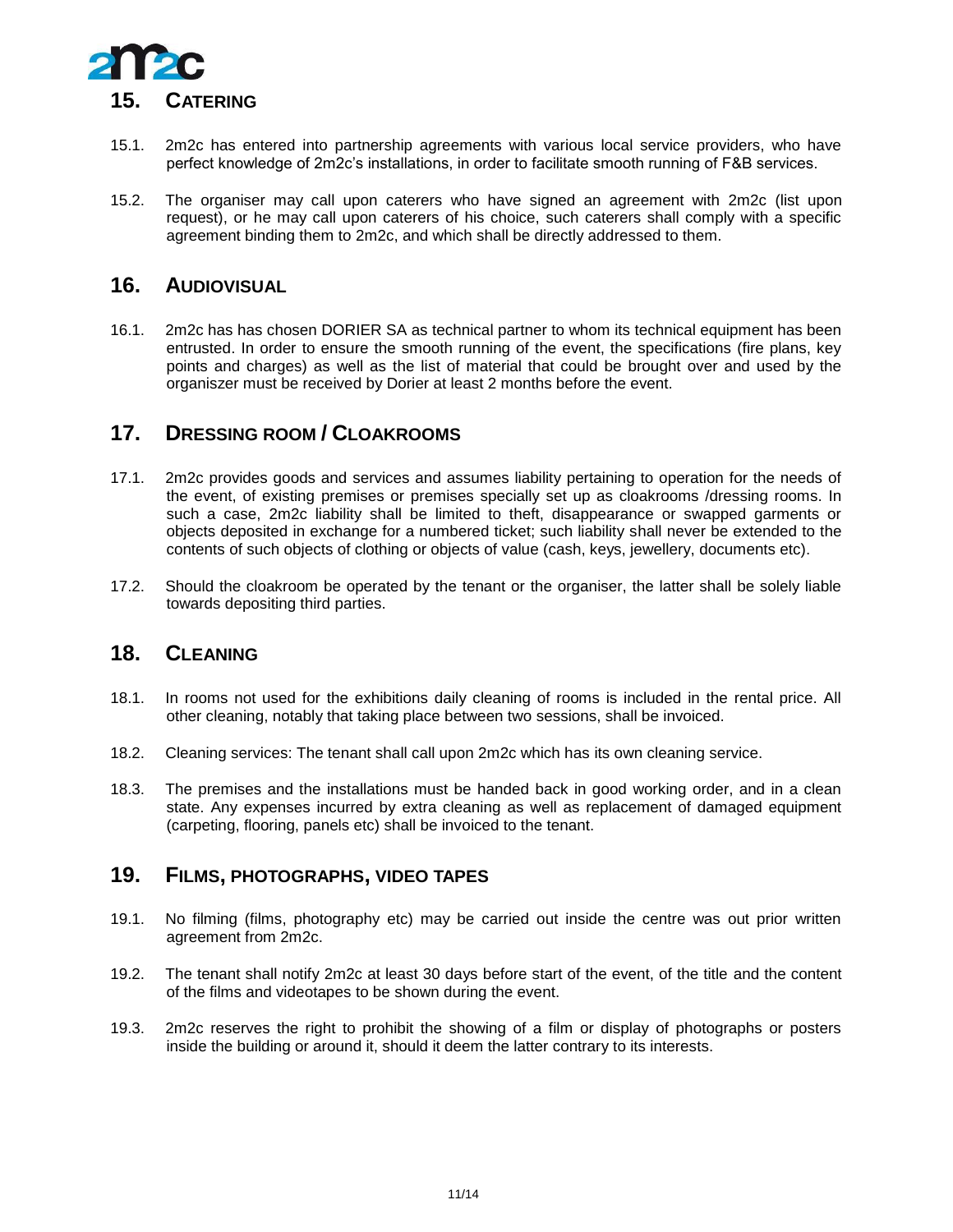

<span id="page-11-0"></span>20.1. If 2m2c so requires, the tenant shall submit to it drafts of the various documents, photographs or films that the tenant intends to use as publicity tools for his event, or that he intends to distribute during the event. The tenant shall comply with conditions as to form, content, publication or distribution that 2m2c may reasonably impose, in its own interests.

# <span id="page-11-1"></span>**21. SIGNING**

- 21.1. It is prohibited to put up posters, stickers, panels etc on the walls, floors, ceilings or columns of the building, outside the spots reserved for general signing and indications of events taking place inside the 2m2c enclosure. Such specific spots shall fall under special leasing.
- 21.2. All plans for putting up posters and signing shall be submitted to 2m2c management for written approval.
- 21.3. In the event of unauthorised posters, 2m2c may decide to remove them without notifying the tenant, all expenses to be borne by the tenant.

#### <span id="page-11-2"></span>**22. PLANS**

<span id="page-11-3"></span>22.1 The plans supplied by the 2m2c are not contractual

# **23. ACTS OF GOD**

- 23.1. Before the premises are made totally or partially available, the parties to the contract may be exonerated from their commitments should events make it objectively impossible to continue the event, in spite of due care. Depending on the type and extent of the incident, the contract may be either cancelled or postponed, within limits of 2m2c availability.
- 23.2. By acts of God is meant notably the occurrence of incidents or events of unusual intensity that are unforeseeable, insurmountable and that are beyond either of the contracting parties.
- 23.3. Natural large scale phenomena, conflict, riots, threats in the course of occurring or about to occur, explosions, and fire impacting on the premises or the equipment; public services industrial action, the extent of which does not allow any substitute solution, may where applicable, constitute an act of God.
- 23.4. From the time the premises are totally or partially made available, the tenant and his insurers shall solely bear liability for risks inherent in the event, of whatever nature. The tenant shall no longer be able to invoke any event in order to be released from his liabilities towards 2m2c.
- 23.5. The following notably do not constitute acts of God:
	- Failure to obtain, or the cancellation of, through the tenant's fault, authorisations required for carrying out the event (whether such authorisations be local, national, safety-related etc),
	- Malfunction or events impacting the person of either of the parties to the contract should such malfunctions or events be deemed foreseeable and resolvable by reasonable means, however costly,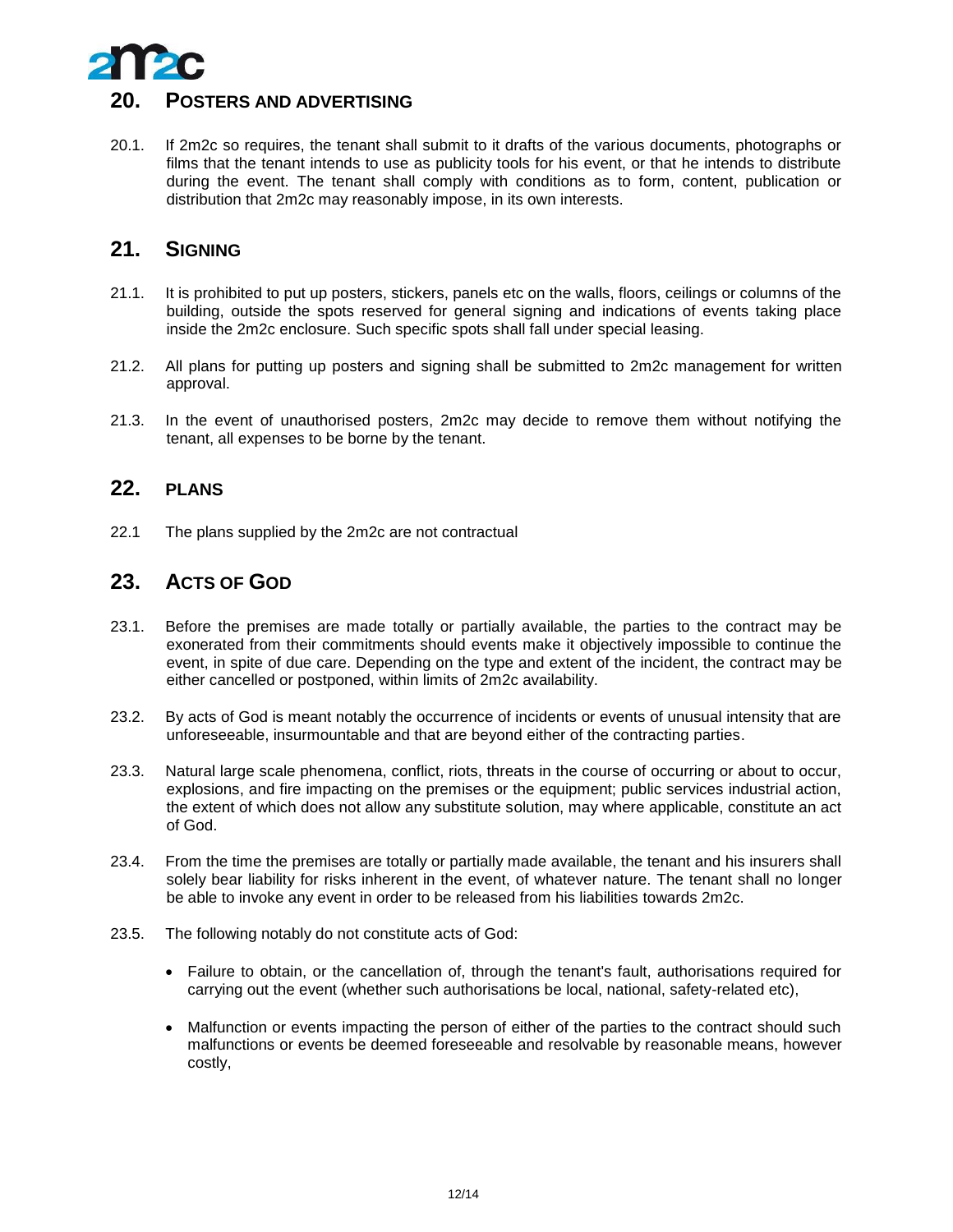

- The non appearance or inability of a third party to the contract, notably one of the tenant's service providers or contractors,
- The possibility of financial or commercial loss of whatever extent, as compared to looked-for or expected results.
- 23.6. In clear cases of acts of God, the tenant shall be refunded sums paid to 2m2c after deduction of any expenses incurred on his behalf and for purposes of carrying out his event.
- 23.7. In the place where the contract can be postponed, such sums shall remain in the possession of 2m2c.

#### <span id="page-12-0"></span>**24. TRANSPORT AND CUSTOMS**

24.1. For all questions regarding international transport and customs clearance and the tenant shall obligatorily call upon the forwarding agent authorised by 2m2c:

> SEV – Société des Entrepôts Vevey SA Avenue Reller 1, Case postale, CH-1800 Vevey 1 +41 (0)21 921 10 78, Fax +41 (0)21 921 65 63 [sev.vevey@sevpf.ch](mailto:sev.vevey@sevpf.ch) / [http://www.sevpf.ch](http://www.sevpf.ch/)